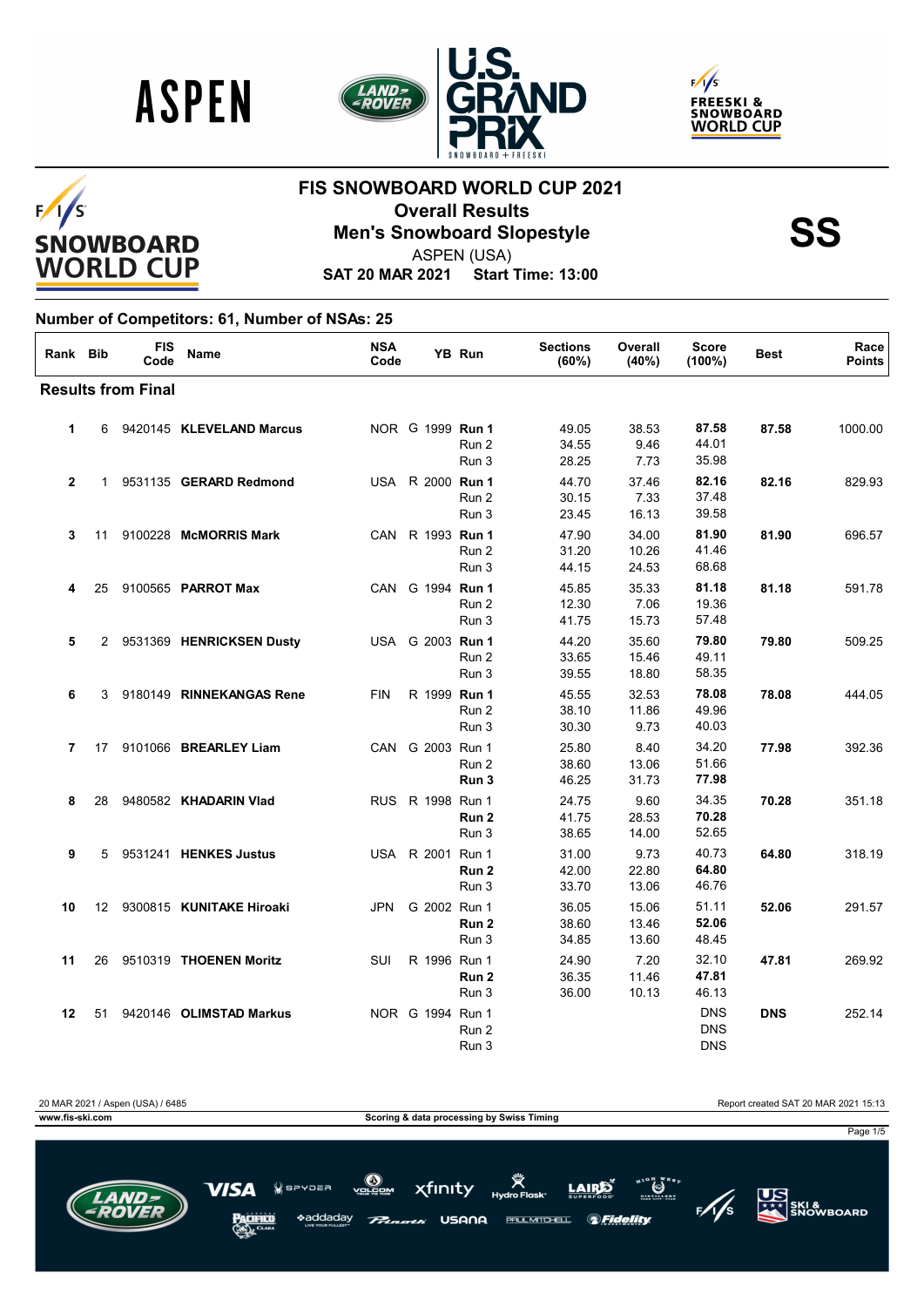

 $F/I/S$ 

SNOWBOARD<br>WORLD CUP





#### **FIS SNOWBOARD WORLD CUP 2021 Overall Results<br>Men's Snowboard Slopestyle**<br>ASPEN (USA)



ASPEN (USA)

**SAT 20 MAR 2021 Start Time: 13:00**

| Rank Bib |    | <b>FIS</b><br>Code                | Name                        | <b>NSA</b><br>Code |                         | <b>YB Run</b>    | J1.      | J2.            | J3.               | J4       | J5       |          | J6 J7             | J8         | <b>Score</b>         | <b>Best</b> | Race<br><b>Points</b> |
|----------|----|-----------------------------------|-----------------------------|--------------------|-------------------------|------------------|----------|----------------|-------------------|----------|----------|----------|-------------------|------------|----------------------|-------------|-----------------------|
|          |    | <b>Results from Qualification</b> |                             |                    |                         |                  |          |                |                   |          |          |          |                   |            |                      |             |                       |
| 13       | 35 |                                   | 9200131 VICKTOR Noah        |                    | GER G 2001 Run 1        | Run 2            |          |                |                   |          | 81<br>18 | 80<br>19 | 79<br>21          | 83<br>14   | 18.00                | 80.75 80.75 | 237.37                |
| 14       | 8  |                                   | 9531095 CROUCH Brock        |                    | USA R 1999 Run 1        | Run <sub>2</sub> |          | 79 77<br>79 77 | 78<br>79          | 80<br>83 |          |          |                   |            | 79.50                | 78.50 79.50 | 224.95                |
| 15       | 49 |                                   | 9300781 OTSUKA Takeru       |                    | JPN R 2001 Run 1        | Run 2            | 80<br>74 | 74<br>72       | 81<br>-74         | 80<br>77 |          |          |                   |            | 74.25                | 78.75 78.75 | 214.35                |
| 16       | 33 |                                   | 9531130 CORNING Chris       |                    | USA G 1999 Run 1        | Run <sub>2</sub> | 14<br>80 | 17<br>76       | 16<br>79          | 14<br>79 |          |          |                   |            | 15.25<br>78.50       | 78.50       | 205.17                |
| 17       | 40 |                                   | 9290268 LAUZI Emiliano      | <b>ITA</b>         | G 1994 Run 1            | Run 2            |          |                |                   |          | 67<br>80 | 67<br>79 | 68<br>76          | 65<br>76   | 66.75<br>77.75       | 77.75       | 197.11                |
| 18       | 7  |                                   | 9531213 FARRELL Lyon        |                    | USA R 1998 <b>Run 1</b> | Run 2            |          |                |                   |          | 79<br>20 | 78<br>25 | 76<br>24          | 75<br>- 14 | 77.00<br>20.75       | 77.00       | 189.91                |
| 19       | 46 |                                   | 9050251 MILLAUER Clemens    |                    | AUT R 1994 Run 1        | Run <sub>2</sub> | 26       | 26<br>78 73    | 22<br>- 75        | 24<br>79 |          |          |                   |            | 24.50 76.25<br>76.25 |             | 183.38                |
| 19       | 47 |                                   | 9200129 GUETL Leon          |                    | GER R 2001 <b>Run 1</b> | Run 2            |          |                |                   |          | 74<br>9  | 75<br>12 | 78<br>9           | - 78<br>10 | 76.25<br>10.00       | 76.25       | 183.38                |
| 21       | 21 |                                   | 9510438 HUBER Nicolas       | SUI                | G 1995 Run 1            | Run 2            | 38       | 39             | 38<br>77 73 77 76 | 34       |          |          |                   |            | 75.75                | 37.25 75.75 | 171.77                |
| 22       | 18 |                                   | 9531486 BULLOCK-WOMBLE Fynn |                    | USA R 2005 Run 1        | Run 2            |          |                |                   |          | 73<br>13 | 20       | 74 75 69<br>23 20 |            | 72.75<br>19.00       | 72.75       | 166.49                |
| 23       | 4  |                                   | 9420072 SANDBECH Staale     |                    | NOR G 1993 Run 1        | Run 2            | 74       | 72<br>20 19    | - 70<br>19        | 73<br>19 |          |          |                   |            | 19.25                | 72.25 72.25 | 161.45                |
| 24       | 27 |                                   | 9531350 CANTER Jake         |                    | USA G 2003 Run 1        | Run 2            |          |                |                   |          | 8<br>65  | 9        | 14<br>77 72 74    | 13         | 11.00<br>72.00       | 72.00       | 156.61                |
| 25       | 43 |                                   | 9180118 REHNBERG Mikko      | <b>FIN</b>         | R 1997 Run 1            | Run 2            | 16<br>73 | 13<br>70       | 14<br>70          | 15<br>74 |          |          |                   |            | 14.50<br>71.75       | 71.75       | 151.92                |
| 26       | 37 |                                   | 9100693 JOBIN Francis       |                    | CAN R 1998 Run 1        | Run 2            | 71<br>36 | 68<br>33       | 66<br>30          | 68<br>33 |          |          |                   |            | 68.25<br>33.00       | 68.25       | 147.35                |
| 27       | 23 |                                   | 9040200 COX Matthew         |                    | AUS R 1998 <b>Run 1</b> | Run 2            |          |                |                   |          | 70<br>55 | 68<br>55 | 67<br>58          | 63<br>51   | 67.00<br>54.75       | 67.00       | 142.86                |
| 28       | 32 |                                   | 9531194 FITZSIMONS Sean     |                    | USA R 2000 Run 1        | Run 2            |          |                |                   |          | 8<br>67  | 10<br>62 | 4<br>- 70         | 12<br>66   | 8.50<br>66.25        | 66.25       | 138.45                |
| 29       | 61 |                                   | 9490214 ARAGON Jose Antonio |                    | ESP G 2000 Run 1        | Run 2            | 14<br>69 | 9<br>63        | 10<br>64          | 8<br>65  |          |          |                   |            | 10.25<br>65.25       | 65.25       | 134.09                |
| 30       | 44 |                                   | 9400067 WOLF Casper         |                    | NED G 2001 Run 1        | Run 2            |          |                |                   |          | 69<br>17 | 65<br>17 | 66<br>27          | 60<br>14   | 65.00<br>18.75       | 65.00       | 129.77                |

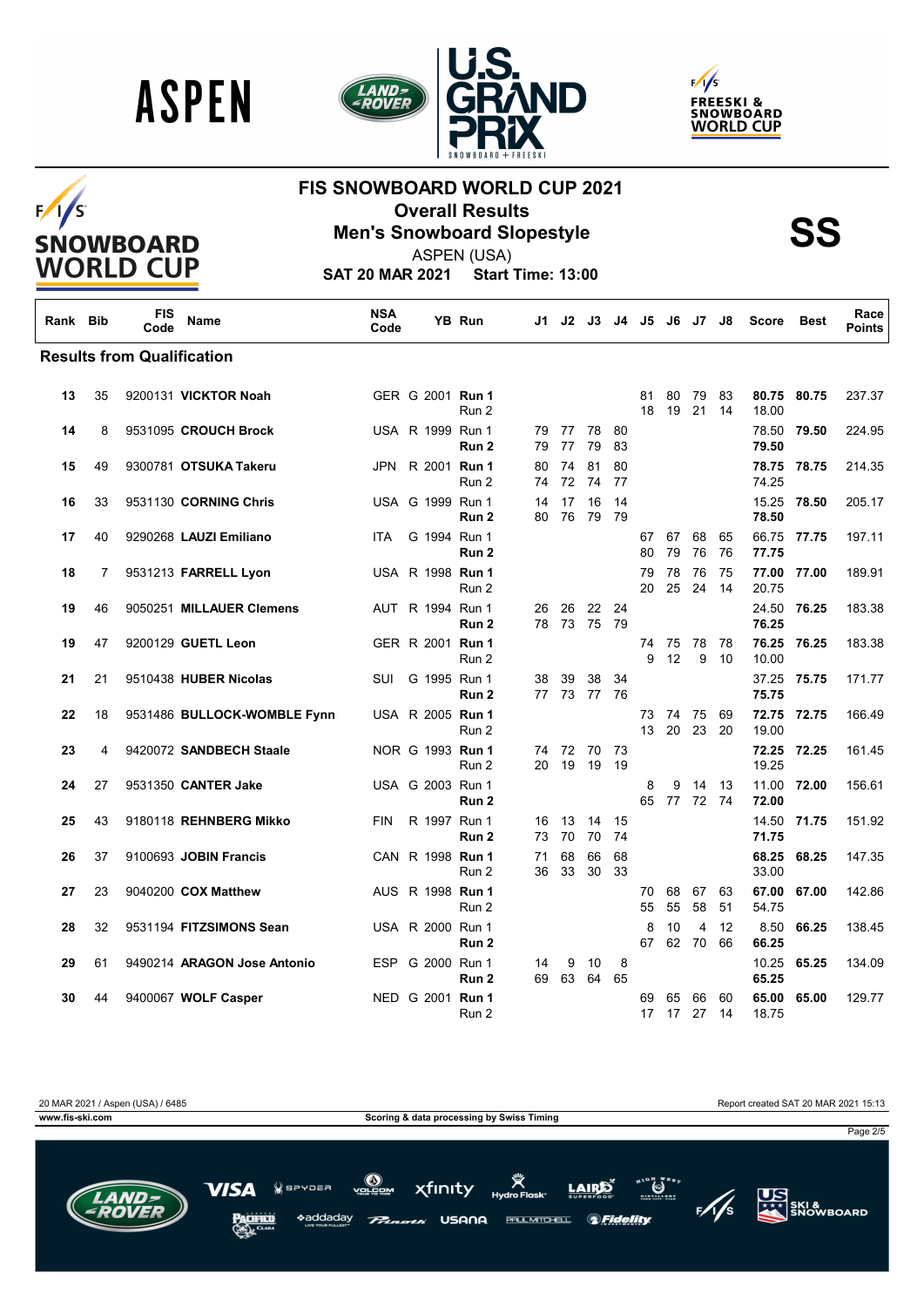

 $F/I/S$ 

**SNOWBOARD WORLD CUP** 





## **FIS SNOWBOARD WORLD CUP 2021 Overall Results<br>Men's Snowboard Slopestyle**<br>ASPEN (USA)



ASPEN (USA)

**SAT 20 MAR 2021 Start Time: 13:00**

| Rank Bib        |    | FIS<br>Code                      | Name                           | <b>NSA</b><br>Code |                  | YB Run              | J1 I                                      | J2          | J3                | J4 I     | J5       | J6       | J7 J8           |            | <b>Score</b>   | Best        | Race<br><b>Points</b>                |
|-----------------|----|----------------------------------|--------------------------------|--------------------|------------------|---------------------|-------------------------------------------|-------------|-------------------|----------|----------|----------|-----------------|------------|----------------|-------------|--------------------------------------|
| 31              | 59 |                                  | 9190322 KONIJNENBERG Sebastien |                    | FRA G 1997 Run 1 | Run 2               | 61                                        | 13 11<br>58 | 9<br>59           | 9<br>59  |          |          |                 |            | 10.50<br>59.25 | 59.25       | 125.49                               |
| 32              | 24 |                                  | 9530894 MACK Kyle              |                    | USA G 1997 Run 1 | Run 2               |                                           |             |                   |          | 40<br>59 | 46<br>60 | 51<br>60        | 45<br>55   | 45.50<br>58.50 | 58.50       | 121.24                               |
| 33              | 15 |                                  | 9531163 WINKELMANN Luke        |                    | USA R 2000 Run 1 | Run 2               |                                           |             |                   |          | 49<br>51 | 50<br>54 | 52<br>56        | 54<br>56   | 51.25<br>54.25 | 54.25       | 117.00                               |
| 34              | 50 |                                  | 9500160 MATHISEN William       |                    | SWE G 2003 Run 1 | Run 2               | 47<br>55                                  | 48<br>54    | 46<br>54          | 45<br>53 |          |          |                 |            | 46.50<br>54.00 | 54.00       | 112.78                               |
| 35              | 63 |                                  | 9040291 GUSELI Valentino       |                    | AUS R 2005 Run 1 | Run 2               |                                           |             |                   |          | 7<br>50  | 8<br>54  | 7<br>53         | - 11<br>51 | 8.25<br>52.00  | 52.00       | 108.58                               |
| 36              | 85 |                                  | 9531420 GOULET Hunter          |                    | USA G 2004 Run 1 | Run 2               | 51<br>29                                  | 50<br>28 27 | 50                | 51<br>28 |          |          |                 |            | 50.50<br>28.00 | 50.50       | 104.38                               |
| 37              | 58 |                                  | 9060016 de SLOOVER Jules       |                    | BEL G 2002 Run 1 | Run 2               |                                           |             |                   |          | 45<br>21 | 48<br>20 | 54<br>25        | 52<br>17   | 49.75<br>20.75 | 49.75       | 100.19                               |
| 38              | 57 |                                  | 9220101 COCKRELL Billy         |                    | GBR R 1999 Run 1 | Run 2               |                                           |             |                   |          | 47<br>28 | 49<br>30 | 50<br>30        | 48<br>25   | 28.25          | 48.50 48.50 | 96.00                                |
| 39              | 20 |                                  | 9410044 COLLINS Tiarn          |                    | NZL G 1999 Run 1 | Run <sub>2</sub>    |                                           |             |                   |          | 5<br>46  | 8<br>50  | 6<br>52         | 5<br>43    | 47.75          | 6.00 47.75  | 91.82                                |
| 39              | 29 |                                  | 9500081 MATTSSON Niklas        |                    | SWE R 1992 Run 1 | Run 2               | 49<br>21                                  | 46          | 48<br>22 22       | 48<br>18 |          |          |                 |            | 20.75          | 47.75 47.75 | 91.82                                |
| 41              | 67 |                                  | 9250023 KRISTJANSSON Marino    | <b>ISL</b>         |                  | 2000 Run 1<br>Run 2 | 35                                        | 38          | 40<br>45 44 47 45 | 39       |          |          |                 |            | 45.25          | 38.00 45.25 | 83.47                                |
| 42              | 64 |                                  | 9500128 BOSCH Anthon           |                    | RSA R 1996 Run 1 | Run 2               |                                           |             |                   |          | 9<br>42  | 10       | -12<br>47 48 42 | 6          | 44.75          | 9.25 44.75  | 79.30                                |
| 43              | 65 |                                  | 9110019 YANEZ Alvaro           | CHI                | G 2002 Run 1     | Run 2               | 43<br>9                                   | 42<br>11    | 44<br>9           | 42<br>9  |          |          |                 |            | 9.50           | 42.75 42.75 | 75.13                                |
| 44              | 36 |                                  | 9510288 BOESIGER Jonas         | SUI                | R 1995 Run 1     | Run 2               | 40<br>14                                  | 40<br>10    | 42<br>16          | 41<br>12 |          |          |                 |            | 13.00          | 40.75 40.75 | 70.96                                |
| 45              | 38 |                                  | 9290265 ZULIAN Emil            | ITA.               | G 1997 Run 1     | Run 2               |                                           |             |                   |          | 22<br>32 | 19<br>43 | 28<br>37 46     | 15         | 21.00<br>39.50 | 39.50       | 66.80                                |
| 46              | 16 |                                  | 9200135 VOCKENSPERGER Leon     |                    | GER R 1999 Run 1 | Run 2               | 17<br>39                                  | 18<br>38    | 18<br>39          | 18<br>35 |          |          |                 |            | 17.75<br>37.75 | 37.75       | 62.63                                |
| 47              | 13 |                                  | 9300738 HAMADA Kaito           |                    | JPN G 1999 Run 1 | Run <sub>2</sub>    | 8<br>37                                   | 7<br>37     | 11<br>37          | 8<br>36  |          |          |                 |            | 36.75          | 8.50 36.75  | 58.46                                |
| 48              | 31 |                                  | 9531294 RETZLAFF Dave          |                    | USA R 1999 Run 1 | Run 2               |                                           |             |                   |          | 10<br>30 | 6<br>30  | 2<br>36         | 8<br>22    | 6.50<br>29.50  | 29.50       | 54.30                                |
| 49              | 34 |                                  | 9101074 LEGAULT Jacob          |                    | CAN R 2003 Run 1 | Run 2               |                                           |             |                   |          | 25<br>20 | 30       | 34<br>20 22 14  | 26         | 19.00          | 28.75 28.75 | 50.13                                |
| 50              | 10 |                                  | 9500105 THORGREN Sven          |                    | SWE R 1994 Run 1 | Run 2               |                                           |             |                   |          | 26<br>3  | 25<br>4  | 38<br>9         | 20<br>2    | 4.50           | 27.25 27.25 | 45.97                                |
| 51              | 66 |                                  | 9310011 MILENKOVIC Matija      |                    | SRB G 2001 Run 1 | Run 2               | 9<br>24                                   | 3<br>25     | 7<br>27           | 8<br>26  |          |          |                 |            | 25.50          | 6.75 25.50  | 41.80                                |
|                 |    | 20 MAR 2021 / Aspen (USA) / 6485 |                                |                    |                  |                     |                                           |             |                   |          |          |          |                 |            |                |             | Report created SAT 20 MAR 2021 15:13 |
| www.fis-ski.com |    |                                  |                                |                    |                  |                     | Scoring & data processing by Swiss Timing |             |                   |          |          |          |                 |            |                |             |                                      |
|                 |    |                                  |                                |                    |                  |                     |                                           |             |                   |          |          |          |                 |            |                |             | Page 3/5                             |

\*addadav USANA PAUL MITCHELL.

ה=פי $\overline{a}$ 

xfinity *SFidelity* 

 $\sum_{n=1}^{\infty}$  $\frac{1}{5}$ 

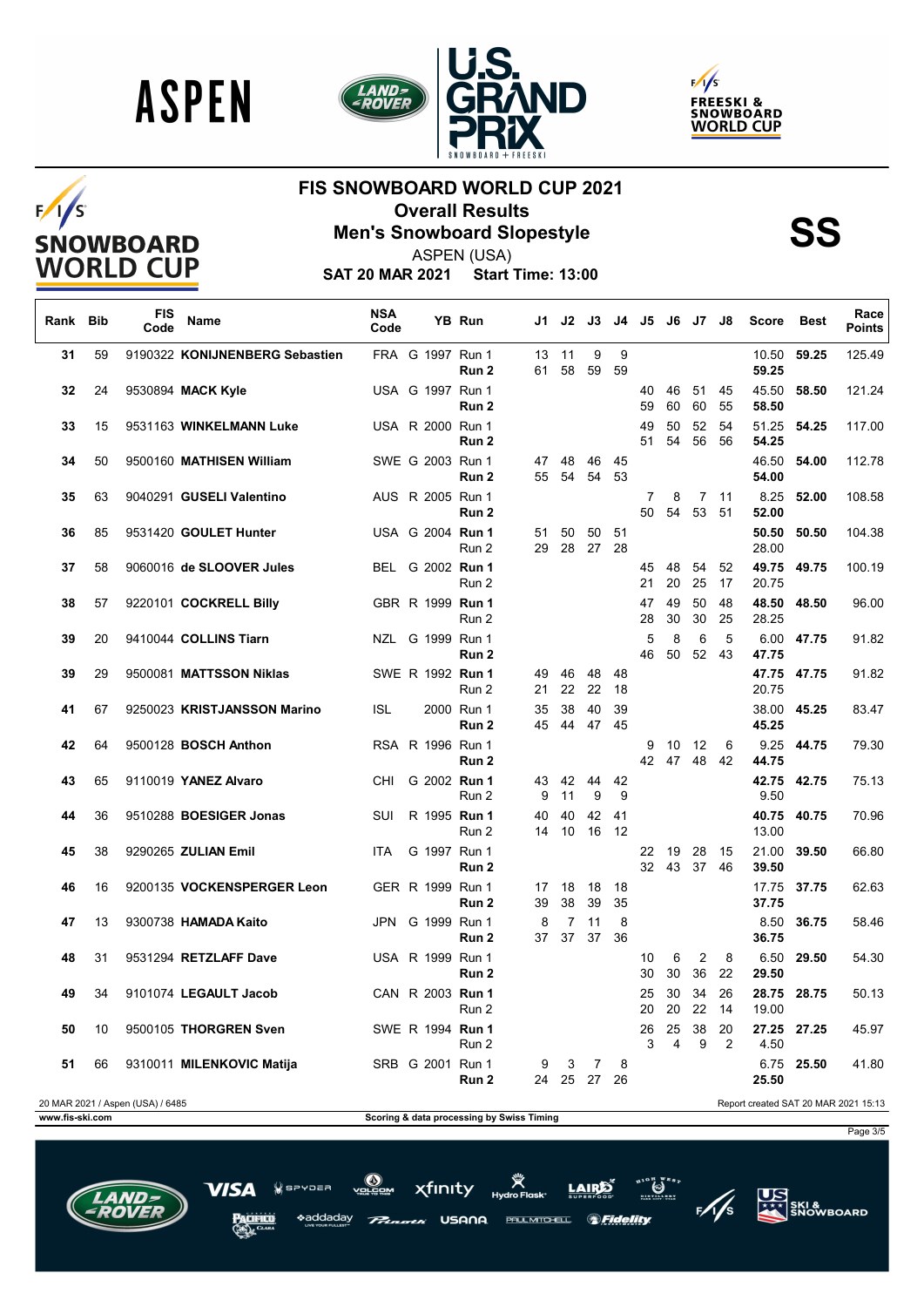





# $F/I/S$ SNOWBOARD<br>WORLD CUP

#### **FIS SNOWBOARD WORLD CUP 2021 Overall Results<br>Men's Snowboard Slopestyle**<br>ASPEN (USA)



ASPEN (USA)

**SAT 20 MAR 2021 Start Time: 13:00**

| Rank Bib |    | <b>FIS</b><br>Code | Name                         | <b>NSA</b><br>Code |                     | YB Run           | J1.      | J2                   | J3       | J4                   | J5       | J6       | J7       | J8       | Score          | Best  | Race<br><b>Points</b> |
|----------|----|--------------------|------------------------------|--------------------|---------------------|------------------|----------|----------------------|----------|----------------------|----------|----------|----------|----------|----------------|-------|-----------------------|
| 52       | 9  |                    | 9300723 TOBITA Ruki          | JPN                | R 1999 Run 1        | Run 2            | 22<br>19 | 21<br>16             | 24<br>15 | 22<br>12             |          |          |          |          | 22.25<br>15.50 | 22.25 | 37.64                 |
| 53       | 22 |                    | 9420140 TISCHENDORF Fridtjof |                    | NOR R 1997 Run 1    | Run 2            | 21       | 5<br>23              | 5<br>19  | 7<br>23              |          |          |          |          | 6.00<br>21.50  | 21.50 | 33.47                 |
| 54       | 14 |                    | 9100477 TOUTANT Sebastien    |                    | CAN G 1992 Run 1    | Run 2            |          |                      |          |                      | 24<br>20 | 22<br>16 | 22<br>15 | 17<br>9  | 21.25<br>15.00 | 21.25 | 29.31                 |
| 55       | 55 |                    | 9560205 MEKINC Naj           |                    | SLO G 2001 Run 1    | Run <sub>2</sub> | 15<br>20 | 12<br>19             | 15<br>21 | 14<br>19             |          |          |          |          | 14.00<br>19.75 | 19.75 | 25.15                 |
| 56       | 42 |                    | 9290318 FRAMARIN Loris       | ITA.               | R 1998 <b>Run 1</b> | Run 2            | 18<br>17 | 16<br>16             | 13<br>13 | 16<br>15             |          |          |          |          | 15.75<br>15.25 | 15.75 | 20.98                 |
| 57       | 45 |                    | 9531414 JOHNSON Liam         |                    | USA R 2004 Run 1    | Run 2            |          |                      |          |                      | 18<br>12 | 15<br>14 | 18<br>13 | 10<br>11 | 15.25<br>12.50 | 15.25 | 16.82                 |
| 58       | 48 |                    | 9700047 JAROS Samuel         |                    | SVK G 2001 Run 1    | Run 2            |          |                      |          |                      | 15<br>14 | 16<br>15 | 16<br>15 | 9<br>6   | 14.00<br>12.50 | 14.00 | 12.65                 |
| 59       | 30 |                    | 9420143 GJERDALEN Bendik     |                    | NOR R 1998 Run 1    | Run 2            | 15<br>5  | 14<br>$\overline{2}$ | 12<br>6  | 13<br>$\overline{4}$ |          |          |          |          | 13.50<br>4.25  | 13.50 | 8.49                  |
| 60       | 52 |                    | 9240028 FRICZ Botond Istvan  |                    | HUN G 2000 Run 1    | Run 2            |          |                      |          |                      | 6<br>12  | 9<br>15  | 5<br>14  | 7<br>12  | 6.75<br>13.25  | 13.25 | 4.33                  |
| 61       | 19 |                    | 9420129 KLEIVDAL Stian       |                    | NOR R 1997 Run 1    | Run 2            | 12<br>8  | 10<br>4              | 8<br>8   | 10<br>6              |          |          |          |          | 10.00<br>6.50  | 10.00 | 0.00                  |

| Jury                                             |                         |            | Technical Data                    |                              |            |
|--------------------------------------------------|-------------------------|------------|-----------------------------------|------------------------------|------------|
| <b>FIS Contest Director</b>                      | <b>MORESI Roberto</b>   | <b>FIS</b> | <b>Course Name</b>                | <b>Buttermilk Slopestyle</b> |            |
| <b>FIS Technical Delegate</b>                    | <b>STANOVNIK Matevz</b> | <b>SLO</b> | <b>Start / Finish Elevation</b>   | 2660m / 2545m                |            |
| <b>Head Judge</b>                                | <b>SUMATIC Iztok</b>    | <b>SLO</b> | Vertical Drop / Course Length     | 115m / 528m                  |            |
| <b>Chief of Competition</b>                      | LINDSAY Tyler           | USA.       | <b>Number of Jump Features</b>    | 3                            |            |
| <b>Officials</b>                                 |                         |            | <b>Number of Jibbing Features</b> | 3                            |            |
| <b>Chief of Course</b>                           | <b>RIOUS Yannick</b>    | <b>USA</b> | Judges                            |                              |            |
| Course Designer and Builder Buttermilk Park Crew |                         |            | Panel 1 (Section 1 - 2):          | <b>MORRIS David</b>          | <b>USA</b> |
|                                                  |                         |            |                                   | VOGAN Gaz                    | <b>GBR</b> |
|                                                  |                         |            | Panel 2 (Section 3 - 4):          | <b>REGLI Andrin</b>          | SUI        |
|                                                  |                         |            |                                   | <b>REITSAMER Simon</b>       | <b>AUT</b> |
|                                                  |                         |            | Panel 3 (Section 5 - 6):          | <b>BUCK Manuel</b>           | <b>GER</b> |
|                                                  |                         |            |                                   | <b>KOELKER Mark</b>          | <b>USA</b> |
|                                                  |                         |            | Overall:                          | <b>BETSCHART Markus</b>      | SUI        |
|                                                  |                         |            |                                   | <b>RAYMER Max</b>            | <b>USA</b> |
|                                                  |                         |            |                                   | <b>LEHMANN Andy</b>          | <b>GER</b> |